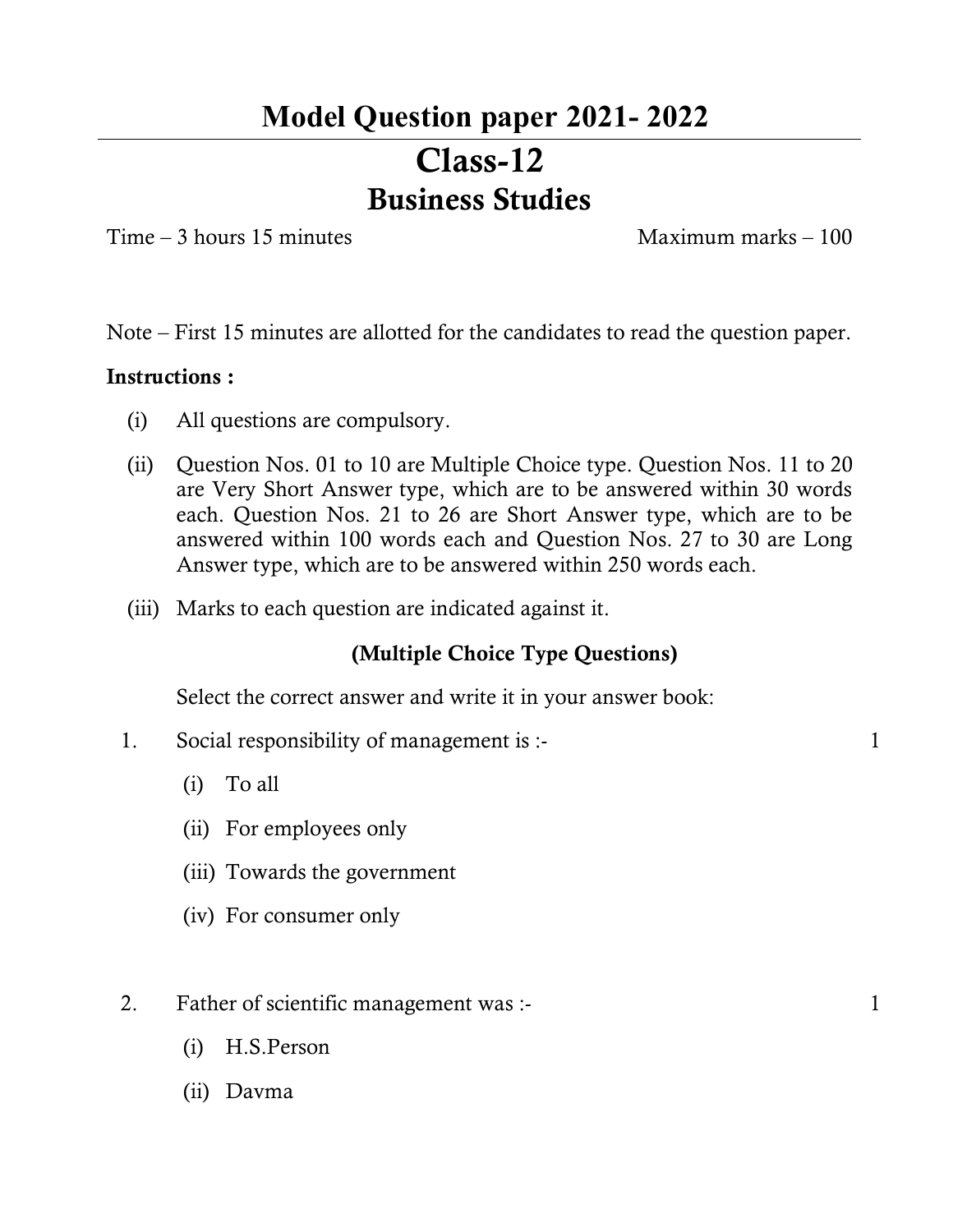- (iii) F.W.Taylor
- (iv) None of these
- 3. According to George R.Terry, the types of planning are :- 1
	- (i) 8
	- (ii) 6
	- $(iii)$  4
	- (iv) 2
- 4. 'Wrong organization structure inhibits and even destroys business 1 performance', is a statement :-
	- (i) Drucker
	- (ii) George R. Terry
	- (iii) Ailan
	- (iv) Brech
- 5. In a large organization recruitment is responsible :- 1
	- (i) High management
	- (ii) Middle management
	- (iii) Low level management
	- (iv) All of these.
- $6.$  Elements of direction is :- 1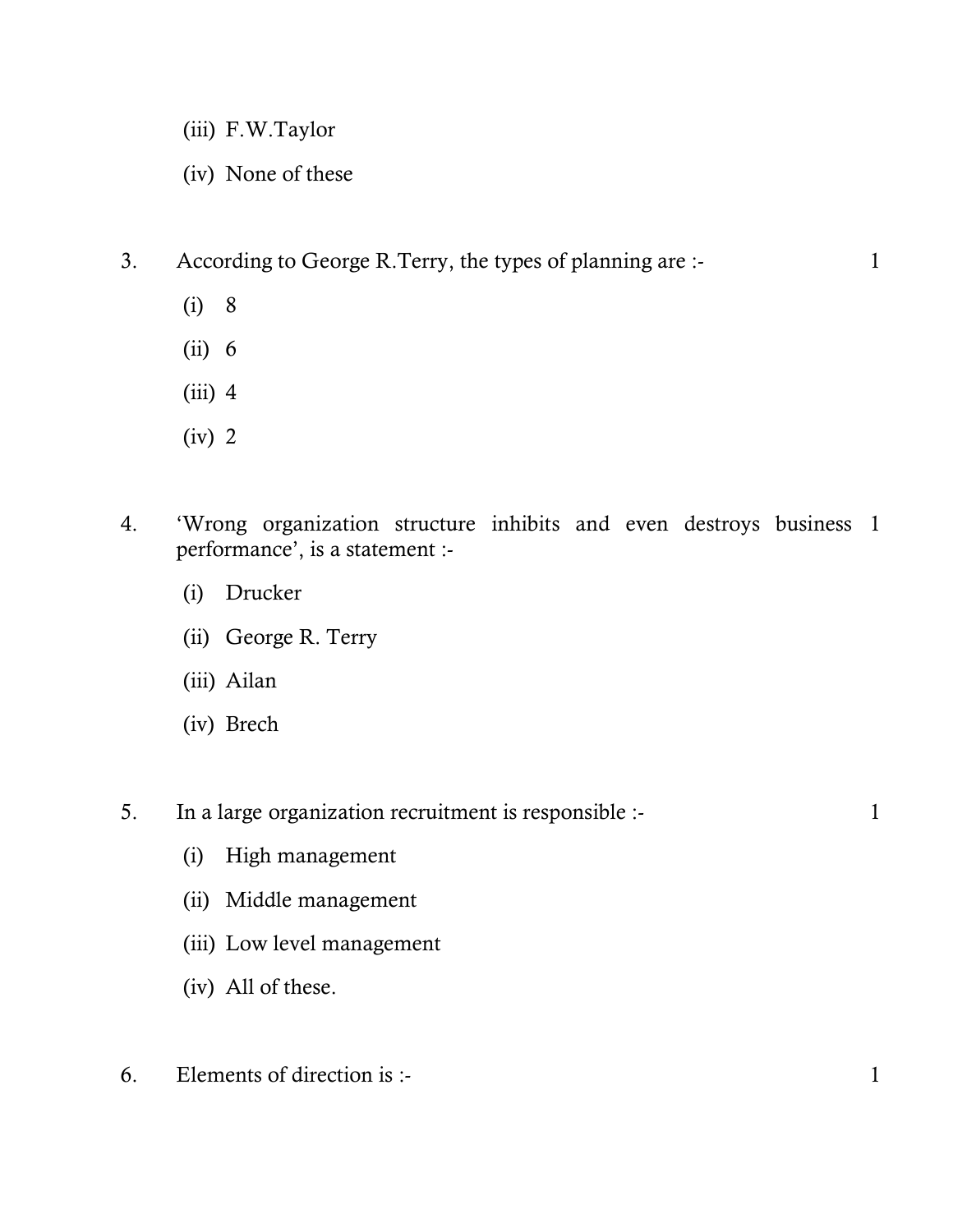- (i) Supervision
- (ii) Leadership
- (iii) Motivation
- (iv) All of these.
- 7. Planning is necessary :- 1
	- (i) For small business
	- (ii) For medium scale undertaking
	- (iii) For large enterprise
	- (iv) All of these.

8. The traditional ideology of financial management was abandoned :- 1

1

- (i) In 1910-20
- (ii) In 1920-30
- (iii) In 1930-40
- (iv) In 1940-50

9. Total number of stock exchanges in India is :- 1

- (i) 21
- (ii) 22
- (iii) 23

(iv) None of these.

A. H.Maslow was a resident of :

10.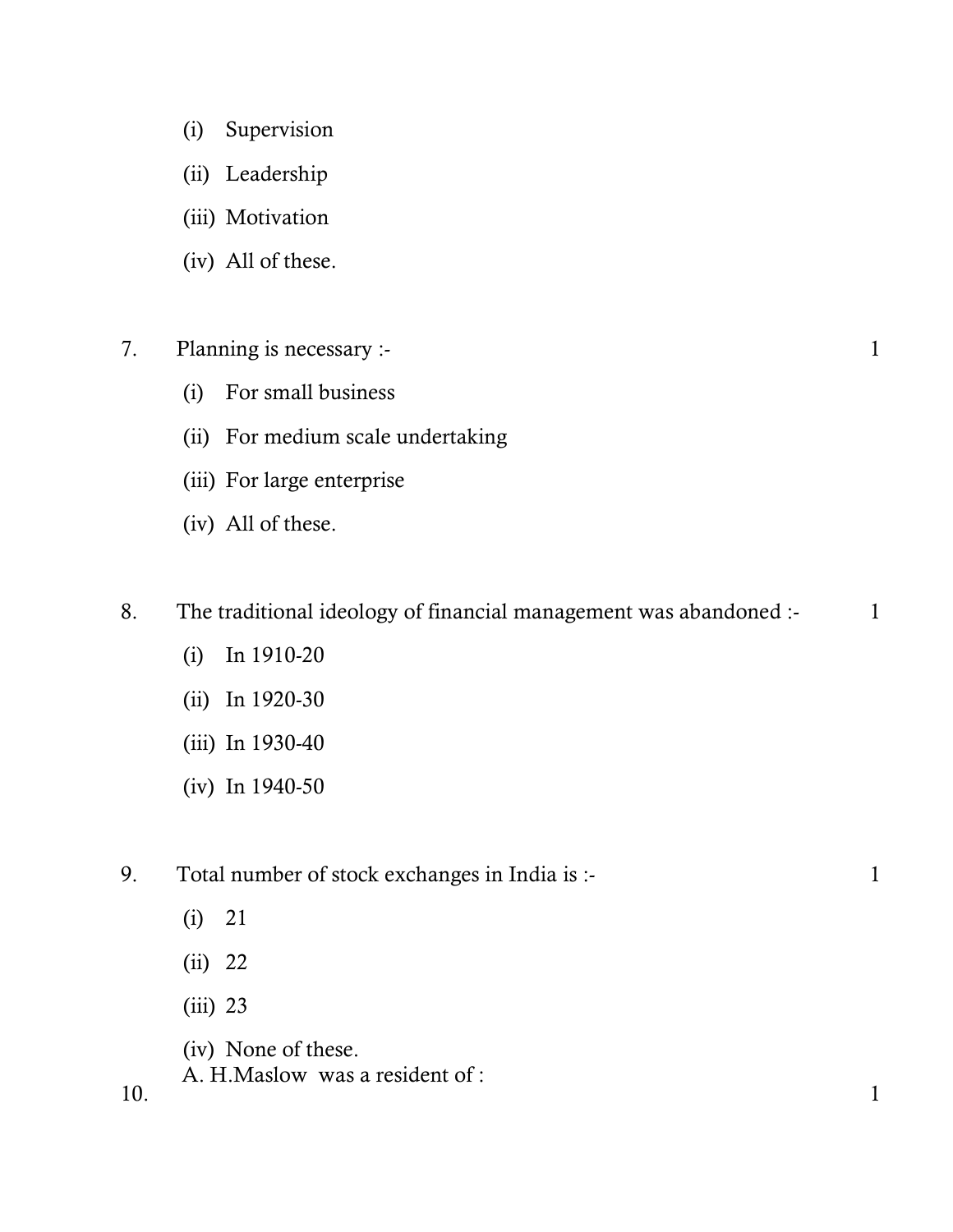- (i) U. S. America
- (ii) France
- (iii) Japan
- (iv) None of these.

## **(Very Short Answer Type Questions)**

|     | 11. Give a definition of Planning.                 | $\overline{2}$ |
|-----|----------------------------------------------------|----------------|
| 12. | Write any two objects of management.               | $\overline{2}$ |
|     | 13. Give a definition of Management.               | $\overline{2}$ |
|     | 14. Write any two characteristics of organization. | $\overline{2}$ |
|     | 15. Write the meaning of appointment.              | $\overline{2}$ |
|     | 16. Write the concept of the motivation?           | $\overline{2}$ |
|     | 17. Write the definition of financial management.  | $\overline{2}$ |
| 18. | Write two importance of business finance.          | $\overline{2}$ |
| 19. | What is meant by working capital? Explain it.      | $\overline{2}$ |
|     | 20. What is meant by money market? Explain it.     | $\overline{2}$ |

## **(Short Answer Type Questions)**

| 21. | "Management is both science and art". Explain it.             |   |
|-----|---------------------------------------------------------------|---|
|     | 22. Write the limitations of planning.                        | 5 |
| 23. | Write the difference between capital and capital structure.   | 5 |
| 24. | Explain the importance of interview in the selection process. | 5 |
| 25. | Why the principles of management are needed? Explain it.      |   |